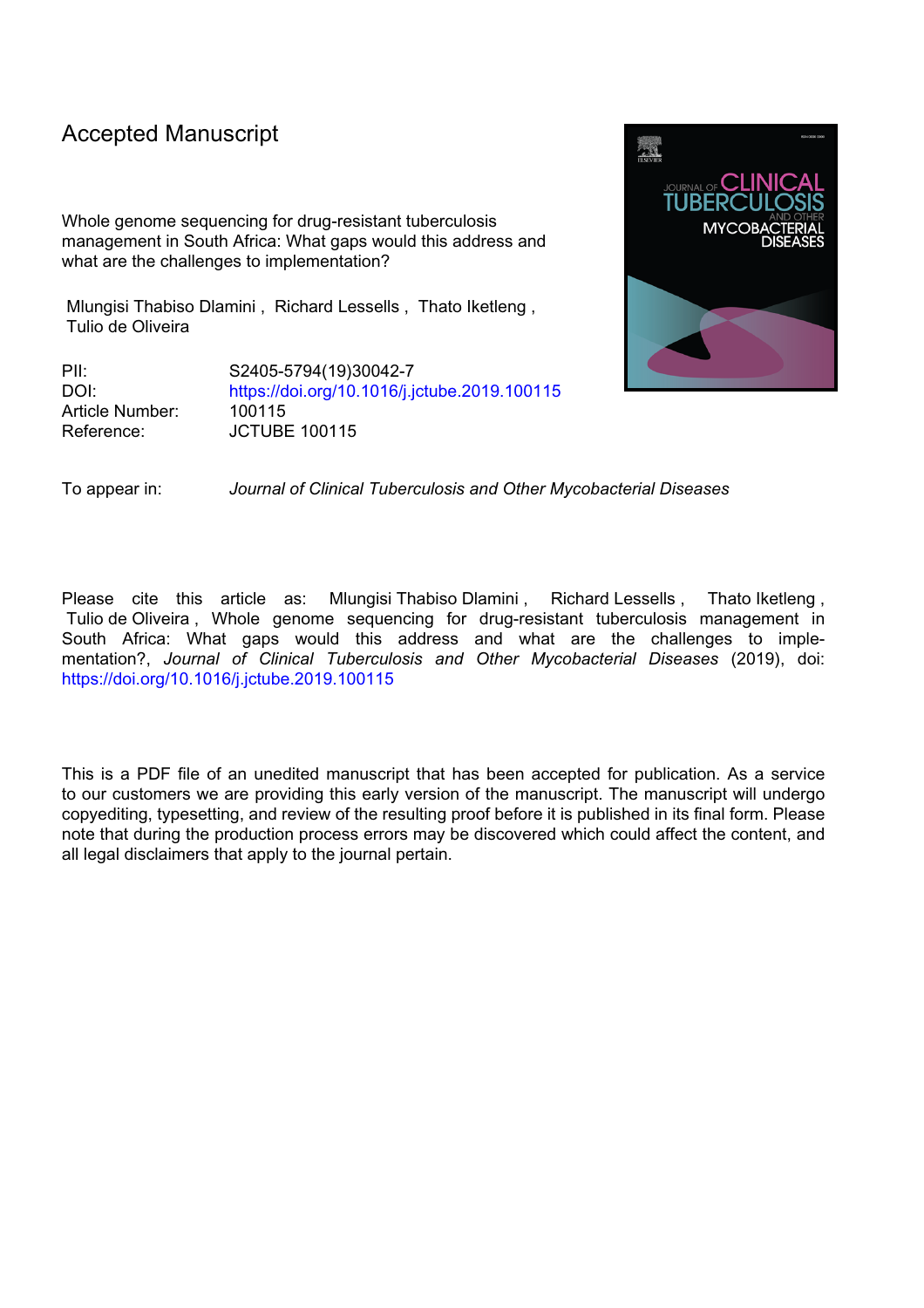# **Whole genome sequencing for drug-resistant tuberculosis management in South Africa: What gaps would this address and what are the challenges to implementation?**

# **Mlungisi Thabiso Dlamini 1,2, Richard Lessells 1,2, Thato Iketleng <sup>3</sup> , Tulio de Oliveira 1,2**

**<sup>1</sup>** Centre for the AIDS Programme of Research in South Africa (CAPRISA), Nelson R Mandela School of Medicine, University of KwaZulu-Natal, Private Bag 7, Congella 4013, Durban, South Africa.

**<sup>2</sup>** KwaZulu-Natal Research Innovation and Sequencing Platform (KRISP), Nelson R Mandela School of Medicine, University of KwaZulu-Natal, Private Bag 7, Congella 4013, Durban, South Africa.

**<sup>3</sup>** Botswana Harvard AIDS Institute Partnership (BHP), Private Bag BO 320, Gaborone, Botswana

\*Corresponding author Mlungisi Thabiso Dlamini KwaZulu-Natal Research Innovation and Sequencing Platform (KRISP) 1<sup>st</sup> Floor, K-RITH Tower Building Nelson R Mandela School of Medicine University of KwaZulu-Natal Private Bag 7 Congella 4013 Durban, South Africa Tel: 079 375 3278 Email: dlaminithabiso2@gmail.com

# **Abstract**

If Moticine. University of KwaZulu-Natal, Private Bag 7, Congella 4013, Durban, South Africa.<br>
Botswana Harvard AIDS Institute Partnership (BHP), Private Bag BO 320, Gaboroate, Botswana<br>
Botswana Harvard AIDS Institute Par Global control of tuberculosis (TB) has been seriously impacted by the emergence and transmission of its drug-resistant forms. Delayed detection and incomplete characterisation of drug-resistant tuberculosis (DR-TB) contributes to morbidity and mortality, and to ongoing transmission of drugresistant strains. Current culture-based and molecular diagnostic tools for TB present numerous disadvantages that could potentially lead to misdiagnosis, inappropriate treatment initiation and the amplification of drug resistance. The detection of drug-resistant tuberculosis (DR-TB) in South Africa relies on molecular diagnostic assays such as the Xpert MTB/RIF and line probe assays (MTBDR*plus* and MTBDR*sl*). However, these molecular assays are limited to detecting resistance to only a few first-line and second-line drugs. It is for this reason that next-generation sequencing (NGS) and bioinformatics pipelines have been developed for rapid detection of *M. tuberculosis* drug resistance, with the added advantage that sequence data could also have public health applications through understanding transmission patterns. This review highlights some of the challenges that are currently hampering the diagnosis and control of DR-TB in a high burden setting of the KwaZulu-Natal (KZN) province in South Africa. Shortfalls of current diagnostic techniques for DR-TB are discussed in detail and we also propose how these might be overcome with an accurate and rapid NGS system.

**Keywords:** Drug-resistant tuberculosis; Rapid TB diagnostics; Sequencing.

## **1. Introduction**

Despite a major reduction in tuberculosis (TB) cases and deaths in the past decade, the disease continues to be a major global public health problem [1]. In 2017, 10 million people were estimated to have developed TB worldwide. Human immunodeficiency virus (HIV) co-infection, the emergence and transmission of drug-resistant tuberculosis (DR-TB) and delayed diagnosis and treatment have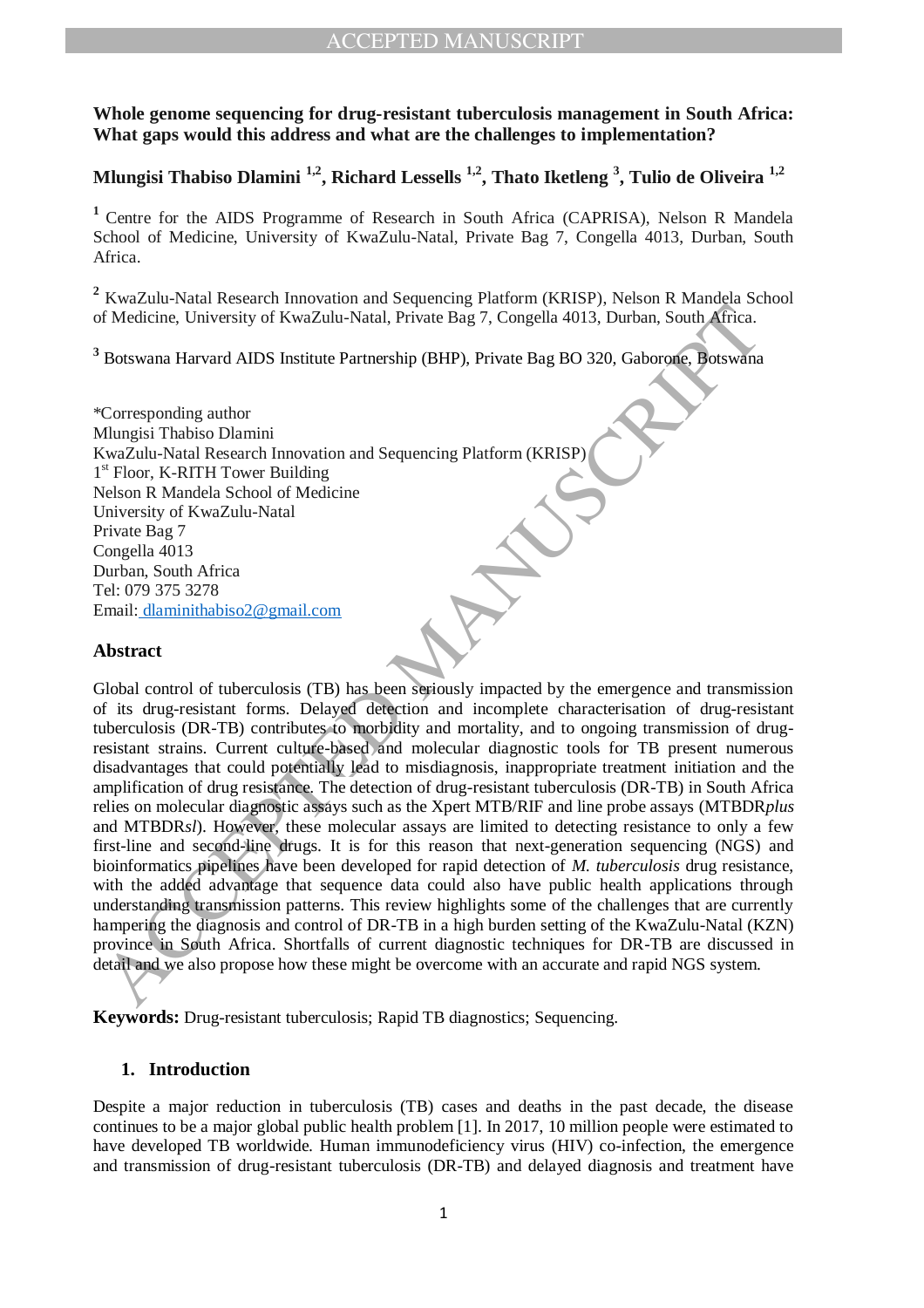exacerbated this problem. According to the World Health Organization (WHO), an estimated 558 000 new cases of rifampicin-resistant tuberculosis (RR-TB) were reported globally in 2017, with 82% of these cases resistant to both rifampicin (RIF) and isoniazid (INH) or multidrug-resistant tuberculosis (MDR-TB). The latest data further reveals that 3.5% of new and 18% of previously treated TB cases had MDR-TB or RR-TB, while 8.5% of MDR-TB cases had extensively drug-resistant tuberculosis (XDR-TB), which is resistant to RIF, INH, any fluoroquinolone and at least one of the second-line injectable drugs (SLIDs) [1].

Drugs currently used to treat DR-TB are expensive, toxic, require a long duration and have very low successful treatment outcomes [1]. At least 82% of global drug-susceptible TB cases are treated successfully, while success rates have been reported to be at 55% for MDR-TB [1]. DR-TB can be diagnosed through a number of tests, such as culture-based drug susceptibility testing (DST), molecular diagnostic assays Xpert MTB/RIF, MTBDR*plus* and MTBDR*sl*. Culture-based DST can take several weeks for results to be available, thus delaying initiation of effective treatment and contributing to the spread of drug-resistant strains. While molecular diagnostic assays are more efficient in producing results compared to culture-based DST, these assays can only detect resistanceconferring mutations in specific target regions.

uccessfully, while success rates have been reported to leat 55% for MDR-TFB [1]. DR-FFB can<br>liagnosed through a number of tests, such as culture-based drug susceptibility teefing (Do<br>licenses rates are reported to lead and In order to curb the spread of DR-TB, rapid detection and early treatment initiation informed by comprehensive DST results is needed. Latest developments in the field of next-generation sequencing (NGS) have given rise to a high-throughput and quick diagnostic tool for the detection of DR-TB [2], as well as understanding its epidemiology through investigating transmission chains [3]. Whole genome sequencing has recently emerged as a tool that can detect mutations known to be associated with drug resistance, but also has the potential to identify new drug resistance mutations [4]. This is particularly important with the introduction of new TB drugs into standardised DR-TB regimens, and especially with drugs for which the molecular mechanisms of resistance have not yet been fully elucidated. Moreover, the turnaround time for results with NGS is shorter when compared to phenotypic DST, with results being produced between 24-48 hours depending on a sequencing platform being used and number of samples per sequencing run. This review discusses some of the challenges that are currently hampering the diagnosis and control of DR-TB in a high TB burden setting of the KwaZulu-Natal (KZN) province in South Africa and how these could be overcome using recent advancements in NGS.

## **2. Epidemiology of drug-resistant tuberculosis in South Africa and KwaZulu-Natal**

The national TB drug resistance survey conducted by South Africa's Department of Health between 2012 and 2014 revealed that the prevalence of drug resistance in TB cases was on the rise in the country, compared to the previous survey from 2001-2002. The survey reported an estimated national overall prevalence of 4.6% for RR-TB (60% of which was MDR-TB and 40% rifampicin monoresistance). The survey further revealed that 4.9% of MDR-TB patients had XDR-TB, with a further 16% infected with MDR-TB strains with resistance to either a fluoroquinolone or a SLID [5] [6], commonly termed pre-XDR-TB. Resistance to ethionamide and pyrazinamide was estimated to be at 44.7% and 59.1% respectively in MDR-TB isolates [5]. Put together, these findings showed that one in five MDR-TB patients had significant resistance to second-line drugs, further highlighting the need for early identification and treatment of these cases.

Between 2011 and 2012, the incidence of XDR-TB in KZN was reported to have increased to 3.5 cases per 100 000 population, with the majority of districts experiencing a rise [7]. In 2017, a province-wide epidemiologic and social-network analysis for both clinical and genotypic evaluation of XDR-TB cases revealed that 69% of the cases were not due to inadequate treatment of MDR-TB (acquired resistance), but rather transmission [8]. These findings indicate that control and prevention strategies for DR-TB in the province have failed as the epidemic has been on the rise for the past decade and is likely to spread to other provinces due to migration. Currently, KZN has one of the highest XDR-TB burdens in the world, with the majority of cases attributed to transmission. Furthermore, a potential role of transportation and migration in the XDR-TB epidemic in KZN, where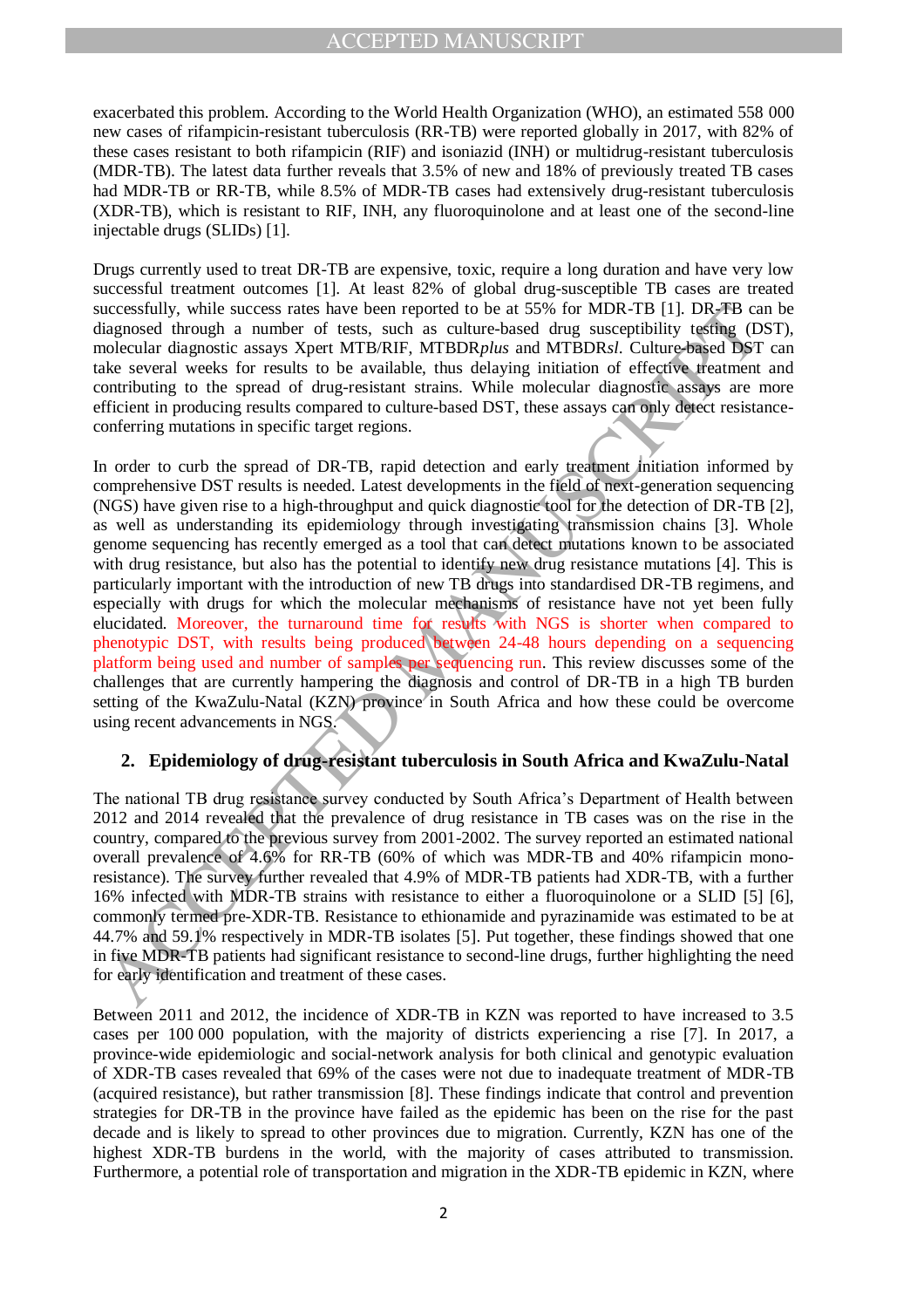patients travel long distances to receive care at centralised health facilities, has been previously shown [9].

## **3. Challenges associated with current drug-resistant tuberculosis diagnostics**

Second-line TB drugs are used to treat patients with MDR-TB, and to ensure that appropriate drugs are provided to patients, it is critical to determine as much information about drug susceptibility as possible [10]. Therefore, there's always a need for early detection of resistance to second-line drugs to better manage MDR-TB and prevent the development of XDR-TB [11].

#### *3.1. GeneXpert technology*

1.1. Genexpert networds diagnosis of TB and achieve sensitivity comparable to culture-based met<br>not or or improve the diagnosis of TB and achieve sensitivity comparable to culture-based met<br>now rapid and accurate diagnost In order to improve the diagnosis of TB and achieve sensitivity comparable to culture-based methods, new rapid and accurate diagnostic methods are required. Substantial research has led to the development of diagnostic tests such as nucleic acid amplification tests (NAAT) that can be applied directly to sputum samples [12]. In December 2010, the WHO approved a novel rapid test for TB, the Xpert MTB/RIF assay (performed on the GeneXpert system). This cartridge-based assay is a fully automated NAAT capable of diagnosing TB and resistance to RIF (an indicator for MDR-TB) within two hours. However, it is not regarded as a point of care test due to its expensive nature and the fact that the machine can only be operated by trained personnel [13]. Due to suboptimal sensitivity in smear-negative sputum samples and occasional false identification of rifampicin resistance by Xpert MTB/RIF, Xpert MTB/RIF Ultra has recently been developed [14] [15]. Xpert MTB/RIF Ultra has increased sensitivity for *M. tuberculosis* detection in smear-negative sputum, culture-positive samples and in patients with HIV compared to Xpert MTB/RIF [14] [15]. Moreover, Xpert MTB/RIF Ultra has a melting temperature-based analysis, instead of real-time PCR analysis with Xpert MTB/RIF, which reduces false positive detection by allowing for the differentiation between resistanceconferring mutations and silent mutations such as Q513Q and F514F [15].

Resistance to fluoroquinolones and SLIDs, which are the backbone of MDR-TB treatment regimens, defines XDR-TB. In an effort to detect resistance to fluoroquinolones and SLIDs directly from *M. tuberculosis* sputum samples, Xie *et al* (2017) assessed the accuracy of a new cartridge-based rapid molecular assay for use with the GeneXpert platform. Using phenotypic DST as a reference standard for the detection of resistance, the sensitivity of the assay was 83.3%, 90.2% and 71.1% for INH, fluoroquinolones and SLIDs, respectively, while the specificity was 94.3% for all the drugs excepts for moxifloxacin (84%). Compared to DNA sequencing, the assay had a sensitivity of 98.1% for INH, 95.8% for fluoroquinolones and 94.8% for SLIDs, with a specificity of 99.6% or greater for all drugs [16], indicating potential for its use in conjunction with Xpert Ultra as a rapid point-of-care diagnostic bundle to inform clinical decisions for patients with DR-TB. However, this assay has not been rolled out yet while DR-TB regimens are already injection-free, which is indicative of slow progress in diagnostic development.

# *3.2. Line probe assays*

The molecular revolution in TB diagnosis began in 2008 when WHO endorsed the use of line probe assays (LPAs) for the rapid detection of MDR-TB [17]. WHO-approved Genotype MTBDR*plus* LPA is used for the rapid detection of *M. tuberculosis* and resistance to RIF and INH [18]. Performed directly on sputum samples, the MTBDR*plu*s version 2.0 assay has a reported sensitivity and specificity of 98.2% and 97.8% for RIF resistance detection and 95.4% and 98.8% for the detection of INH resistance, when compared to culture-based DST [19]. Moreover, MTBDR*plus* can rapidly diagnose MDR-TB in both smear-negative and smear-positive specimens [20]. The assay has a sensitivity of 74% and 92% for the detection of *M. tuberculosis* in smear-negative and smear-positive samples, respectively [20], providing more evidence for WHO policy recommendations for the use of LPAs to detect MDR-TB [19].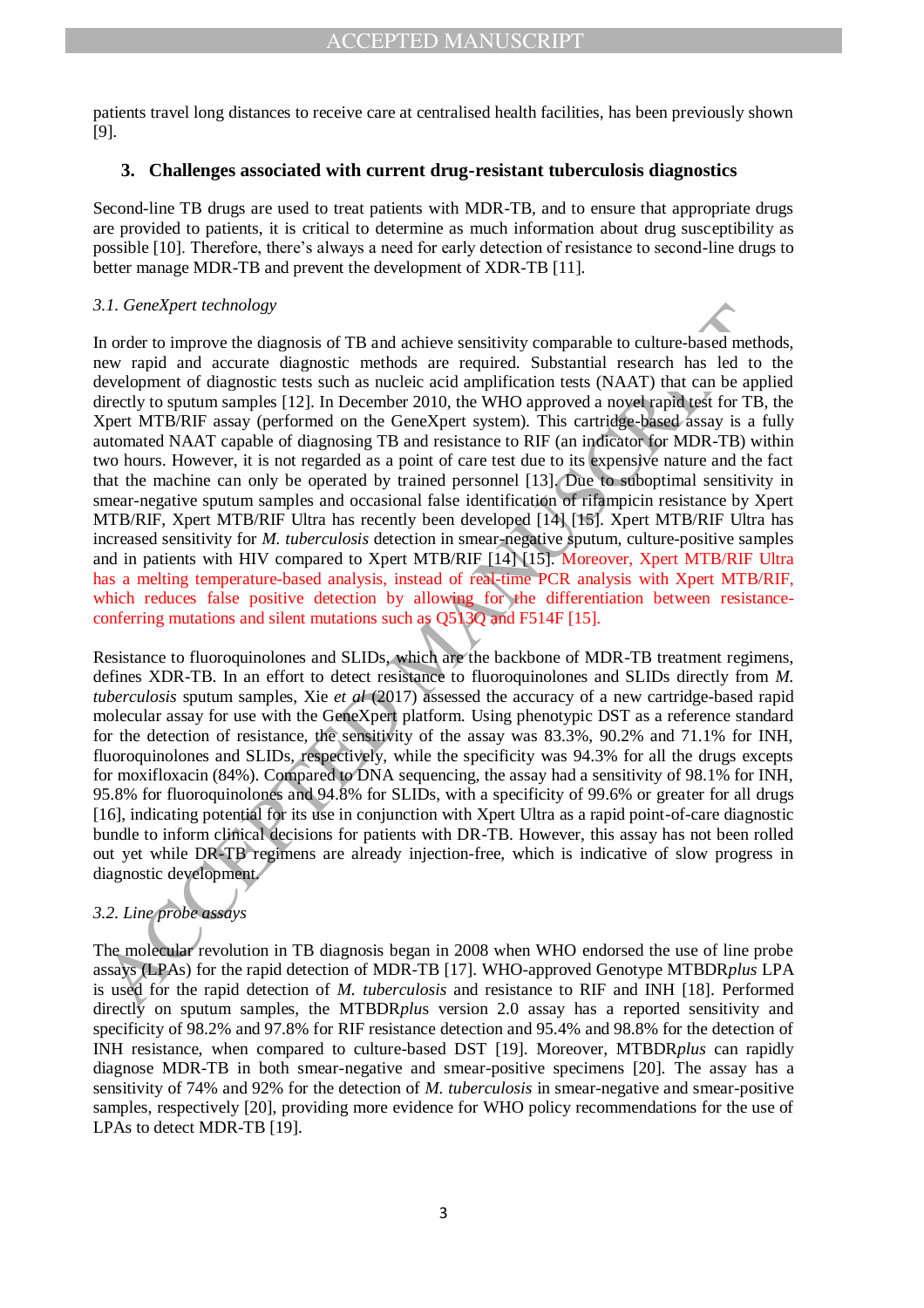MTBDR*sl* is a rapid genotypic LPA that detects resistance to fluoroquinolones and SLIDs in *M. tuberculosis* complex [10]. The assay can be performed directly in both smear-positive and smearnegative specimens without the need for culture, which eliminates delays associated with culture [11]. Compared to phenotypic DST, MTBDR*sl* has a reported sensitivity and specificity of 97% and 98% for fluoroquinolones, and 89% and 90% for SLIDs [10]. However, MTBDR*sl* can only detect mutations in *rrs* and *eis* genes, which code for amikacin, kanamycin and capreomycin resistance, and in *gyrA* and *gyrB* for fluoroquinolone resistance. Therefore, results obtained should be further confirmed by phenotypic DST and DNA sequencing [21].

#### *3.3. Limitations of targeted genotypic assays*

A major setback with all current molecular diagnostic tools for DR-TB is that they only desistance-conferring matteins in specific target regions, therefore novel mutations and mutations is solved in , solved in the 2009 A major setback with all current molecular diagnostic tools for DR-TB is that they only detect resistance-conferring mutations in specific target regions, therefore novel mutations and mutations outside targeted regions cannot be detected. In the 2009 national TB drug resistance survey in eSwatini, 30% of MDR-TB strains isolated were found to be carrying the *rpoB* I491F mutation which is not detected by Xpert MTB/RIF (and Xpert Ultra), a first-line diagnostic test for TB and MDR-TB in the country [22]. The silent spread of strains with the *rpoB* I491F mutation could lead to ineffective treatment [22], which poses a risk of amplification of resistance, and further transmission of these strains not only in eSwatini but also in the Southern African region due to migration. There is some recent evidence to support the international spread of these strains, as the *rpoB* I491F mutation was recently identified in 15% of a sample of INH-mono-resistant TB isolates in South Africa using a targeted PCR assay and deep sequencing, and phylogenetic analysis showed clustering of isolates with those from eS watini [23].

In South Africa, when DR-TB is detected initially by genotypic tests (Table 1), treatment is initiated in the absence of complete and detailed drug resistance data [24]. Most importantly, these molecular diagnostic assays do not detect resistance towards new anti-TB drugs (bedaquiline, linezolid, and delamanid) that are now incorporated in DR-TB treatment regimens (Table 2) in South Africa [25]. Therefore, these standardised DR-TB treatment regimens could contain an insufficient number of active drugs and people are exposed to risks of toxicity from drugs to which their isolate has undetected resistance. Moreover, these standardised regimens are subject to change due to adverse drug reactions, and drug substitutions are often not guided by drug susceptibility data. Lastly, these assays have limited epidemiological impact as they are not routinely used to track the transmission of DR-TB and have so far played a limited role in continuous drug resistance surveillance.

#### **4. Role of whole genome sequencing in drug-resistant tuberculosis management**

Latest advancements in NGS technology have led to the development of benchtop analysers that are capable of sequencing bacterial genomes in a very short space of time [26]. The feasibility of routine diagnosis and DST for TB in a high income and low TB burden setting using whole genome sequencing has also been demonstrated, however, its application in a low income and high TB setting environment is yet to be evaluated [27]. In terms of understanding the epidemiology of TB in high burden settings, whole genome sequencing has been reported to provide reliable and useful resolution for detecting transmissions, which is crucial in excluding or confirming potential transmission events defined by typing methods [3]. The use of whole genome sequencing for DR-TB management, especially in high TB burden settings, promises to provide fast high-quality diagnostics and drug resistance predictions.

Retrospectively, several studies have utilized whole genome sequencing for rapid determination of anti-TB drug resistance [26], to inform treatment for MDR-TB [28], profiling the evolution of drugresistant mutations associated with XDR-TB [29] and personalizing therapy for XDR-TB [30] [31]. Real-time whole genome sequencing provides a comprehensive and rapid diagnostic solution for DR-TB when compared with routine diagnostic methods [27]. A prospective assessment of whole genome sequencing as a rapid and affordable diagnostic tool for improving patient treatment outcomes showed 93% accuracy in species prediction and drug susceptibility determination [27], when compared with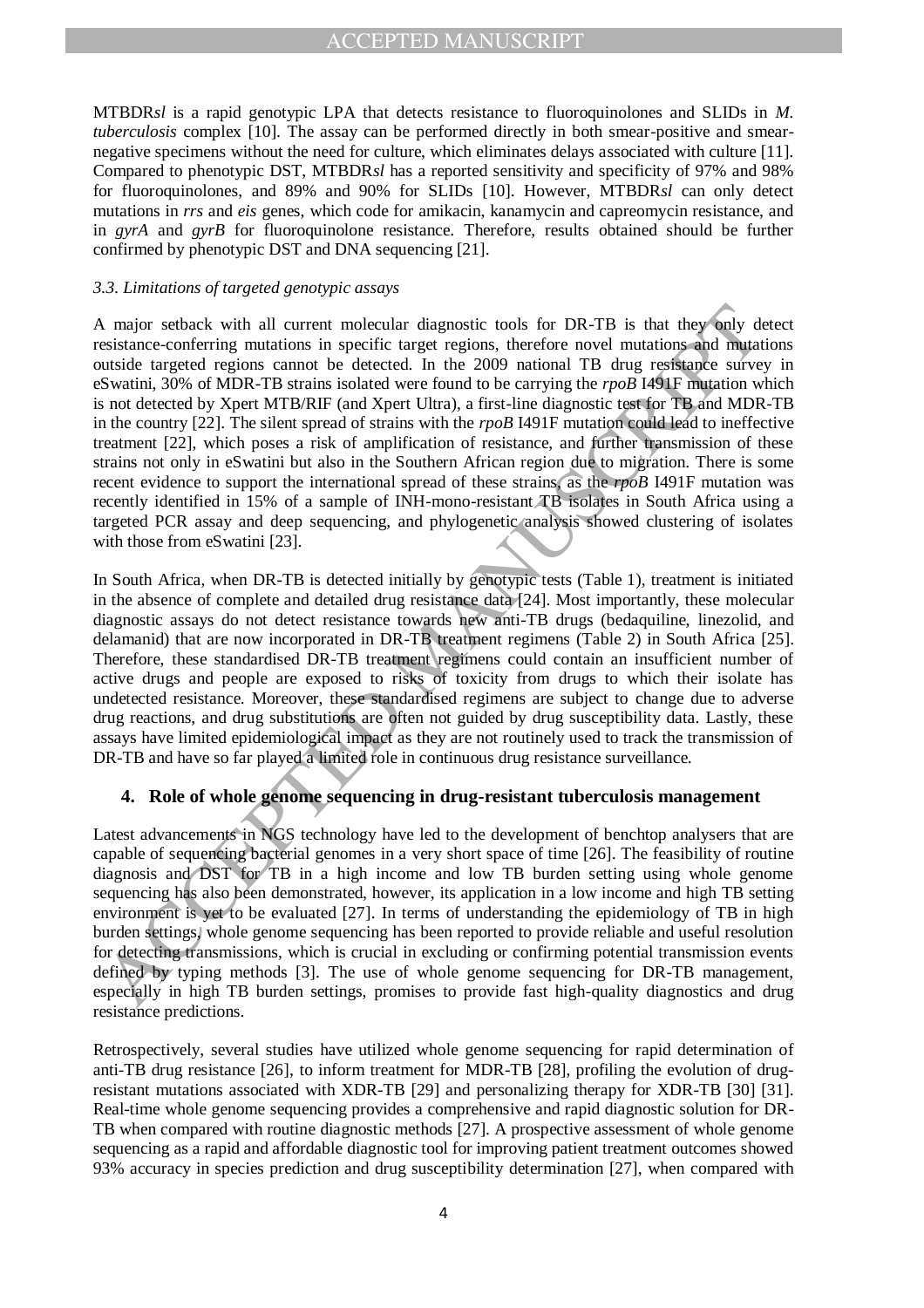culture-based DST. Although conducted in a low TB burden and high-income setting, this assessment indicated whole genome sequencing's ability to produce essential clinical information at a reduced cost. Furthermore, current improvements in sample processing and bioinformatics analysis promise to enhance the speed and accuracy of whole genome sequencing [27].

Whole genome sequencing has the advantage of determining the complete DNA sequence of *M. tuberculosis* genome and identifying drug resistance-conferring mutations, including those associated with new TB drugs, at a single time point, thus enabling a more appropriate and accurate choice of regimen. Furthermore, drugs that are less likely to add value to the treatment outcome but will increase the risk of adverse drug reactions could be removed earlier, thus improving DR-TB outcomes. WHO-recommended regimens for DR-TB will result in resistance amplification to both old and new drugs if there's lack of knowledge on resistance to these drugs at an individual level. In an effort to improve treatment outcomes in high-resource settings such as the United Kingdom (UK), TB patients receive individualized treatment guided by individual-level DST profiles generated by whole genome sequencing [32]. Furthermore, treatment success rate of approximately 80% with individualised treatment have been reported in Netherlands, South Korea, UK and Canada [33] [34] [35] [36]. Therefore, shorter DR-TB regimens could be used to increase access to care in resource limited settings but could also be used as a short-term solution in high-income countries that are able to offer personalized treatment through precision medicine [37].

#### *4.1. Sequencing of M. tuberculosis directly from sputum samples*

automes. WHO-recommended regimes for DR-TB will result in resistance amplification both<br>that mev drugs if there's lack of knowledge on resistance to these drugs at an individual beed. In<br>different to improve treatment outc Several studies have shown the performance of whole genome sequencing when used for rapid detection of *M. tuberculosis* full drug resistance profile directly from sputum. In 2015, Brown *et al* (2015) showed for the first time the accurate and successful sequencing of *M. tuberculosis* genome directly from 24 uncultured smear-positive sputum samples using specific biotinylated RNA baits. Their findings showed a genome coverage of more than 90% and high levels of concordance between phenotypic resistance and predicted resistance when compared to culture-based and molecular methods. Known drug resistance mutations were identified within a week of sample receipt and this offers the prospect of personalized treatment which leads to improved outcomes [38]. However, the use of biotinylated RNA baits makes this method expensive and it requires special skills and machinery currently not available in most microbiological laboratories [38]. Nimmo *et al* (2017) applied whole genome sequencing directly from sputum through the targeted enrichment method on a sample from a patient who had been diagnosed with RIF, intermediate INH and low-level fluoroquinolone resistance using Xpert MTB/RIF and LPAs. Whole genome sequencing results revealed more *inhA* mutations consistent with high-level INH resistance and no fluoroquinolone resistance. The patient was then placed on a new regimen which was completed without relapse. In this case, whole genome sequencing directly from sputum quickly generated a complete drug resistance profile, altered the clinical management of DR-TB and showed potential for guiding personalized treatment [39].

Whole genome sequencing has a potential to transform the point of care management of DR-TB if the data extracted from drug susceptibility profiles could be augmented with strain information for surveillance [40]. Using a low-cost method of extracting DNA directly from 40 smear-positive sputum samples, Votintseva *et al* (2017) investigated whole genome sequencing's ability to generate diagnostic and surveillance data within a clinically relevant timeframe. DNA was successfully extracted from 39 samples and sufficient data for drug susceptibility predictions was obtained from 24 samples, with all results concordant with reference laboratory phenotypes [40]. Their findings revealed that whole genome sequencing was able to identify *M. tuberculosis*, predict drug resistance patterns and produce phylogenetic data in 44 hours, further adding to the growing body of evidence about the impact sequencing could have in TB management. Moreover, whole genome sequencing directly from sputum through targeted DNA enrichment has been shown to identify *M. tuberculosis* drug resistance mutations faster than mycobacterial growth indicator tube (MGIT) culture sequencing [41].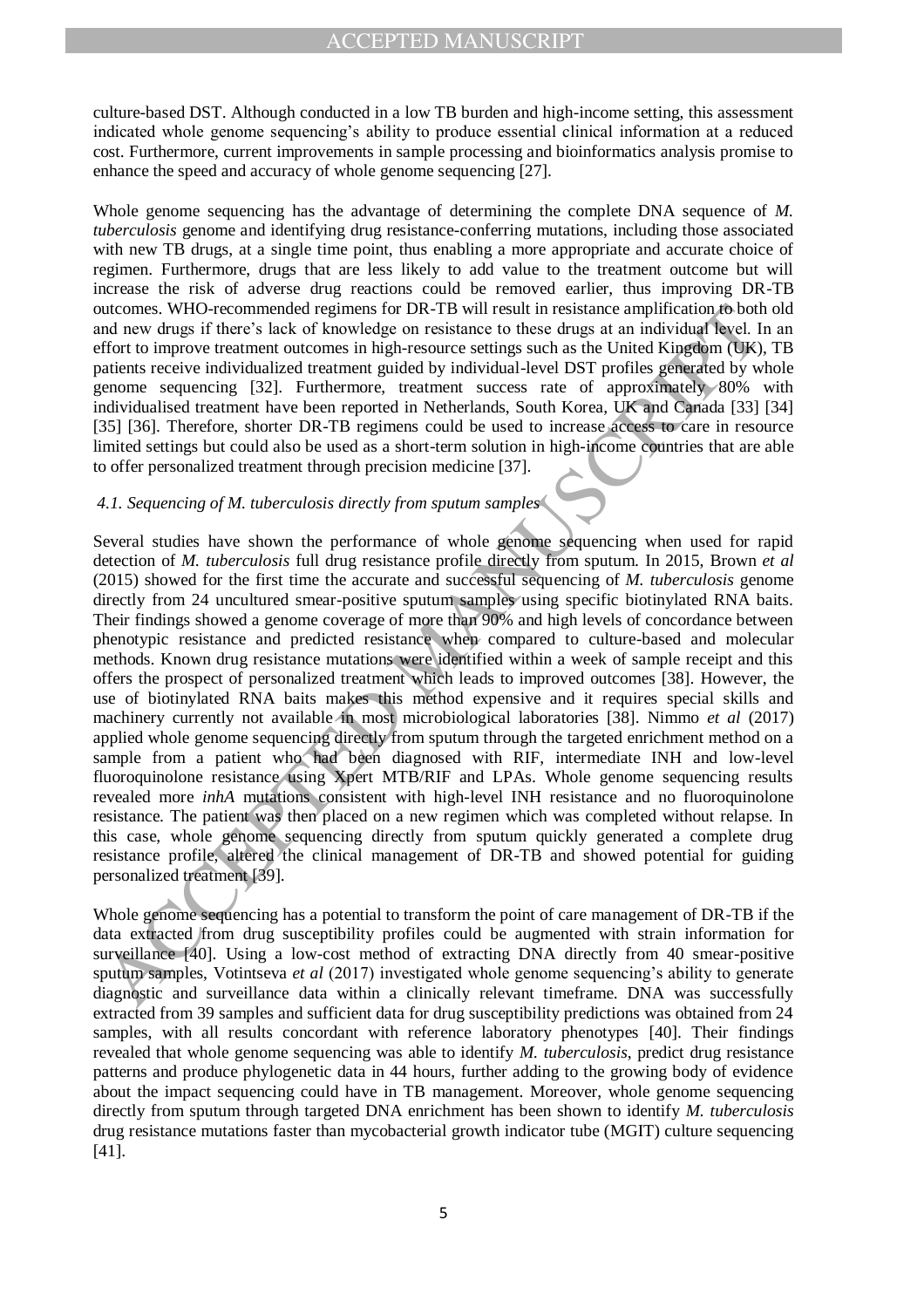## **5. Limitations and challenges to implementation of whole genome sequencing for drug-resistant tuberculosis management**

One of the major stumbling blocks when it comes to the application of whole genome sequencing in clinical settings is the lack of specialized personnel to handle and analyse large sequencing data [26]. To overcome this, extensive libraries of drug resistance markers have been compiled and online tools for rapid data analyses and drug resistance prediction have been developed to progress sequencing towards real-time patient management [26]. PhyResSE and TBProfiler are two of the web-based tools that produce plain language reports and can be used by non-specialists to make drug resistance decisions from sequencing data [42]. The presence of both host and bacterial DNA in sputum samples would result in reduced *M. tuberculosis* genome coverage and low-quality reads which would impact the detection of resistance-conferring mutations due to poor quality sequencing data. Therefore, low cost and less erroneous methods for sequencing of *M. tuberculosis* directly from sputum would have to be developed and validated. Insufficient sequencing data could be caused by primer degradation due to freeze-thaw cycles, inadequate amount of DNA template and the presence of inhibitory contaminants such as salts, phenol and ethanol. Moreover, whole genome sequencing also cannot make determinate drug resistance predictions on novel mutations that have not being fully characterized or defined [43]. Sequencing can only revolutionize and alter clinical management of DR-TB if it is applied directly on sputum samples to avoid delays that are associated with culture and generate a complete genetic drug resistance profile in a very short space of time. Alternatively, culture-dependent whole genome sequencing could be used for DR-TB surveillance and investigation of outbreaks and transmissions, whereas targeted NGS, which is cheaper and does not require culture, could be employed as a rapid diagnostic tool.

would result in reduced MA *inderculous* genome coverage and low-quality reads which world in<br>three detection of resistance-conferring mutations due to poor quality sequencing data. The detection<br>of the detection of resist Implementing whole genome sequencing within the current diagnostic framework for DR-TB would require a standardised workflow that is widely available and consistent [2]. With recent technologies being developed, the cost of sequencing will drop, and it would become accessible for developing countries with high TB incidences. The latest Illumina iSeq 100 sequencing instrument is earmarked to decentralize sequencing for personalized patient management. With \$19 000 USD (\$99 000 USD for Illumina Miseq) upfront capital cost, reduced sequencing workflow hands-on time and comparable performance to the Miseq instrument, the iSeq 100 sequencer appears to be an attractive alternative for the management of DR-TB in low-middle income countries [44]. Moreover, whole genome sequencing DST has recently been shown to generate full diagnostic results in a clinically relevant turnaround time and 7% cheaper annually than MGIT culture-based DST [27]. Advantages of whole genome sequencing as a TB diagnostic tool are clear when compared to phenotypic DST and current molecular diagnostics. However, in order to successfully explore the full potential of whole genome sequencing for clinical management of DR-TB, more research is needed to fully elucidate its economic benefits and limitations in both low and high TB burden settings, as well as to build and add more evidence on the growing list of potential solutions to implementation challenges (Table 3).

# **6. Framework for implementation of whole genome sequencing in South Africa**

Although not fully implemented, whole genome sequencing for disease management is already being performed by the National Institute for Communicable Diseases (NICD) in South Africa. In January 2016, the NICD established the Sequencing Core Facility (SCF), a fully equipped laboratory that operates Sanger and other next-generation sequencers [45]. The main aim of the SCF is to provide NGS and bioinformatics support for rapid diseases outbreak response, research activities and disease surveillance for all NICD centres [45]. The SCF was instrumental in identifying the outbreak strain during the 2017 listeriosis outbreak in South Africa. Over 500 clinical isolates of *Listeria monocytogenes* from cases were subjected to whole genome sequencing, with more than 90% found to be genetically related and belonging to the sequence type 6 (ST6) which was subsequently confirmed as the single strain causing the outbreak [46]. The National Department of Health has already adopted and invested in whole genome sequencing for DR-TB management. Whole genome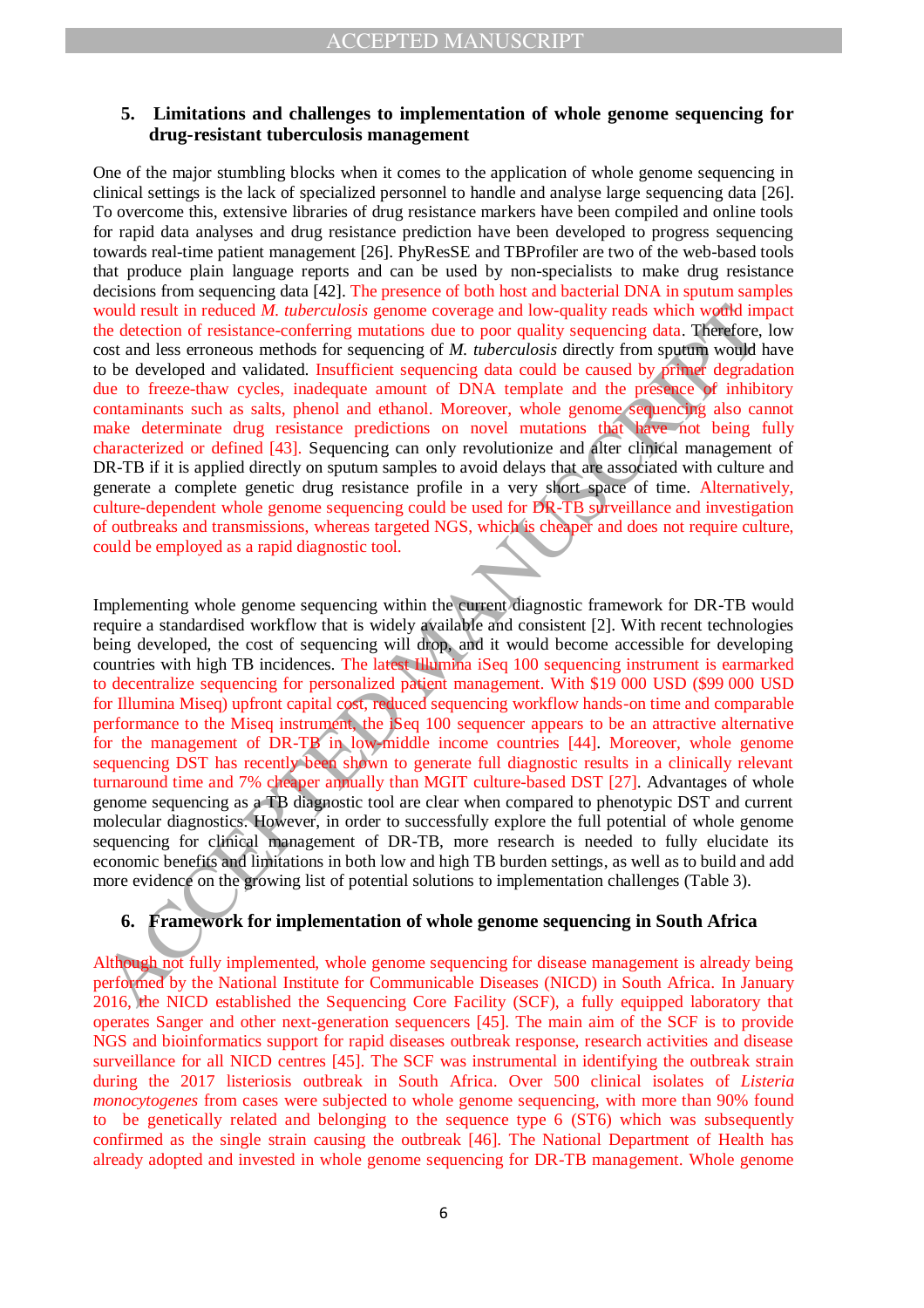sequencing is currently being performed at the National Health Laboratory Services by the Centre for Tuberculosis, a WHO-endorsed national TB reference laboratory. Currently, samples are being referred to the national reference laboratory which has enough capacity, infrastructure and personnel to perform sequencing of the highest quality. For a successful implementation of whole genome sequencing in the country, provincial hospitals would have to look into building their own infrastructure with an aim of decentralizing sequencing for improved management and control of DR-TB. Drug resistance occurring at frequencies below the detection limit of rapid molecular assays and whole genome sequencing would have to be detected with phenotypic DST.

#### **7. Conclusion**

Current phenotypic and molecular techniques for DR-TB diagnosis present a variety of gaps we a clear indication that a new approach for rapid diagnosis streggingly needed in order to they also ture turns are not construct Current phenotypic and molecular techniques for DR-TB diagnosis present a variety of gaps which are a clear indication that a new approach for rapid diagnosis is urgently needed in order to improve cure rates for DR-TB. To reduce incidence of TB and DR-TB transmission and improve treatment outcomes, the period between specimen collection, diagnosis and treatment initiation needs to be shortened. The detection of TB, MDR-TB and XDR-TB in South Africa relies on molecular diagnostic assays such as the Xpert MTB/RIF, MTBDR*plus* and MTBDR*sl*. However, these molecular assays are limited to detecting resistance to only a few first-line and second-line drugs. Therefore, early deployment of whole genome sequencing for *M. tuberculosis* clinical management would play a significant role in determining drug resistance profiles for patients and serve as an essential tool for choosing right drug combinations for improved treatment effectiveness. We therefore strongly believe that using whole genome sequencing to explore DR-TB in a clinical setting will speed up diagnosis and augment personalized treatment decisions and enable the investigation of the transmission of DR-TB, which is highly prevalent in resource limited settings such as the KZN province.

7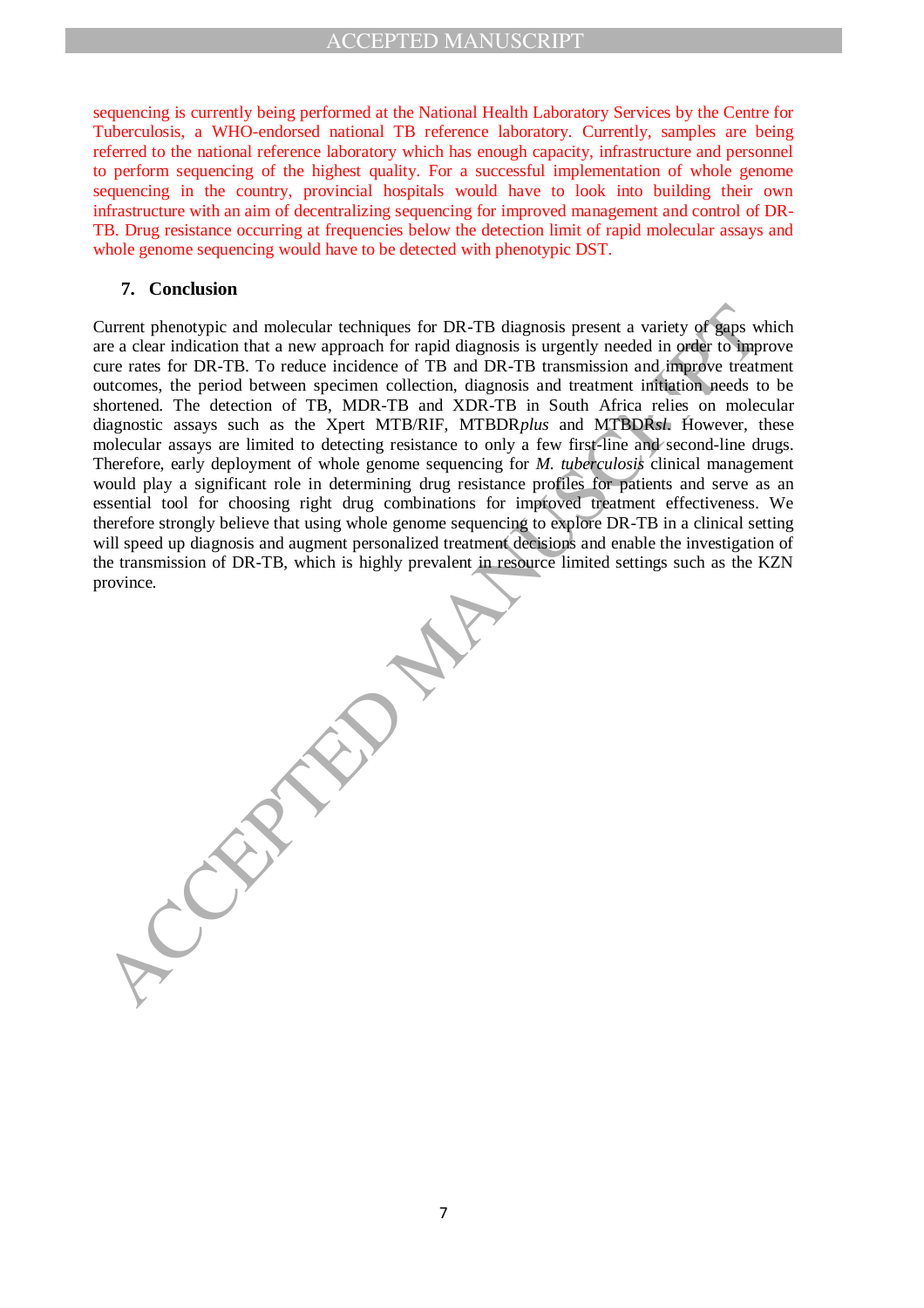## **Table 1**

Genotypic and phenotypic drug susceptibility tests in use for specific drugs within drug-resistant tuberculosis regimens, South Africa.

| <b>Drug</b>     | <b>Treatment</b> | <b>Genes</b>              | Genotypic                     | Phenotypic               | <b>Comments</b>                       |
|-----------------|------------------|---------------------------|-------------------------------|--------------------------|---------------------------------------|
|                 | regimens         | associated                | test in use                   | test in use <sup>d</sup> |                                       |
|                 |                  | with drug                 |                               |                          |                                       |
|                 |                  | resistance <sup>a</sup>   |                               |                          |                                       |
| Linezolid       | S/L1/L2/M        | rplC, rrl                 |                               |                          | Phenotypic DST reflex test            |
|                 |                  |                           |                               |                          | when MTBDRsl suggests FQ              |
|                 |                  |                           |                               |                          | or SLI resistance                     |
| Isoniazid (high | S/L2/M           | katG, inhA <sup>b</sup> , | <b>MTBDRplus</b> <sup>c</sup> |                          | Phenotypic DST reflex test            |
| dose)           |                  | kasA                      |                               |                          | when MTBDRplus suggests               |
|                 |                  |                           |                               |                          | RIF resistance/INH sensitivity        |
| Bedaquiline     | S/L1/L2/M        | Rv0678, atpE,             |                               |                          | Phenotypic DST to be                  |
|                 |                  | pepQ                      |                               |                          | introduced in 2019                    |
| Levofloxacin    | S/L1/M           | gyrA, gyrB                | <b>MTBDRsl</b>                |                          | Phenotypic DST reflex test            |
|                 |                  |                           |                               |                          | when MTBDRsl suggests FQ              |
|                 |                  |                           |                               |                          | sensitivity $(0.25 \mu g/L)$ ; reflex |
|                 |                  |                           |                               |                          | test when MTBDRsl suggests            |
|                 |                  |                           |                               |                          | FQ or SLI resistance $(0.25 \mu g/L)$ |
|                 |                  |                           |                               |                          | $& 1.00 \mu g/L)$                     |
| Clofazimine     | S/L1/L2          | Rv0678,                   |                               |                          | Phenotypic DST to be                  |
|                 |                  | Rv1979c,                  |                               |                          | introduced in 2019                    |
|                 |                  | $Rv2535c$ , ndh,          |                               |                          |                                       |
|                 |                  | pepQ                      |                               |                          |                                       |
| Pyrazinamide    | S/L2/M           | pncA, rpsA,               |                               |                          |                                       |
|                 |                  | panD                      |                               |                          |                                       |
| Ethambutol      | S                | embB, ubiA                |                               |                          |                                       |
| Terizidone      | L1/L2/M          |                           |                               |                          |                                       |
| Delamanid       | L2/M             | fgd1, fbiA,               |                               |                          |                                       |
|                 |                  | fbiB, fbiC,               |                               |                          |                                       |
|                 |                  | ddn                       |                               |                          |                                       |
| Ethionamide     | L2/M             | $inhA^b, ethA,$           | MTBDRplus <sup>c</sup>        |                          |                                       |
|                 |                  | mshA, ndh                 |                               |                          |                                       |
| Para-           | L2               | thyA, folC,               |                               |                          |                                       |
| aminosalicylic  |                  | ribD                      |                               |                          |                                       |
| acid (PAS)      |                  |                           |                               |                          |                                       |
|                 |                  |                           |                               |                          |                                       |

*Red shading indicates no test routinely applied in diagnostic workflow; green shading indicates test that is applied in all cases of rifampicin-resistant TB; orange shading indicates test applied in selected cases.*

**L1**, long regimen 1; **L2**, long regimen 2; **M**, meningitis regimen; **S**, short regimen

- **a** Genes associated with drug resistance [24].
- **b** *inh*A promoter and coding regions.
- **c** Detects mutations in *inh*A promoter region (not coding region).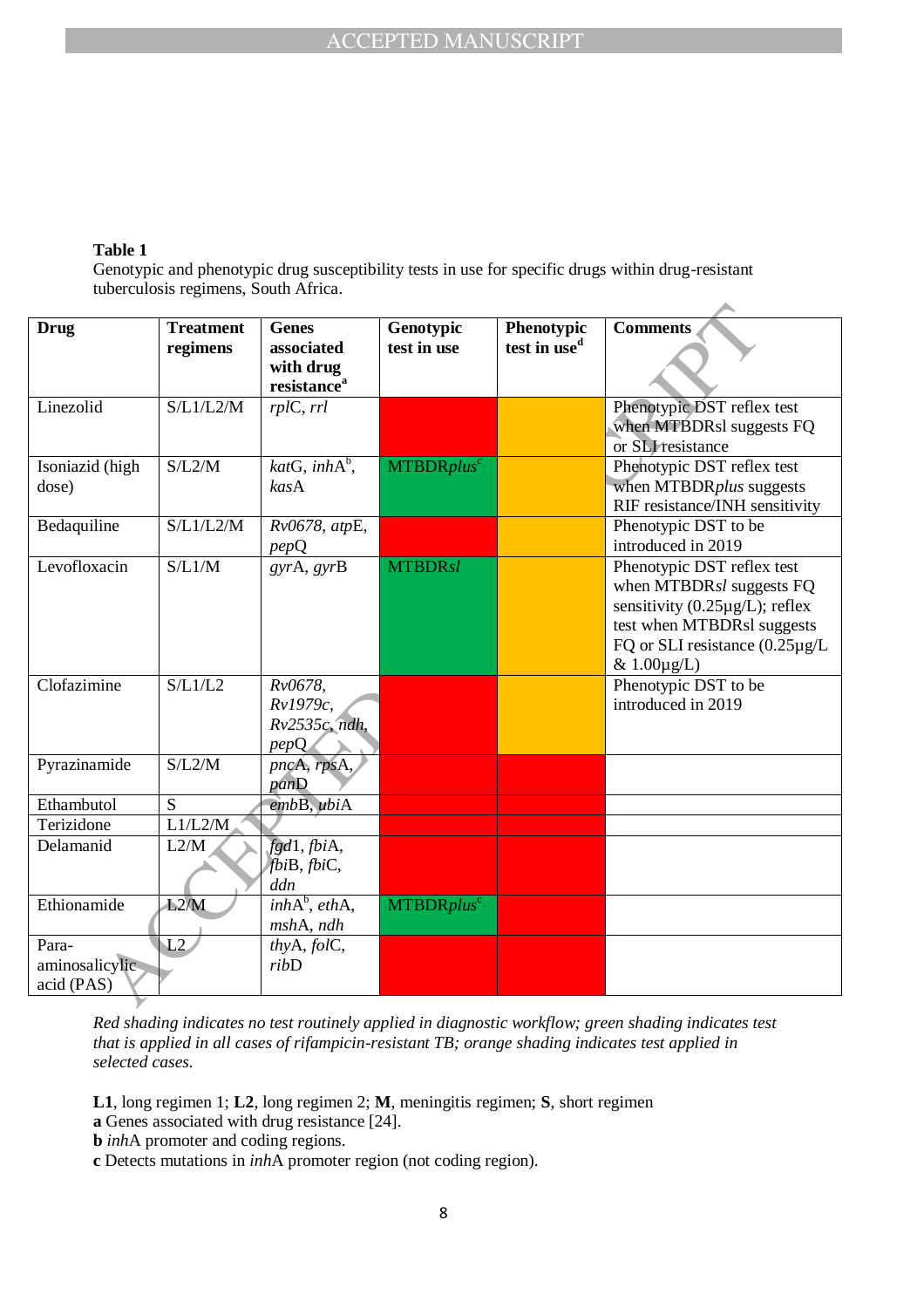# ACCEPTED MANUSCRIPT

**d** Extended phenotypic DST available in cases of DR-TB treatment failure, and in cases with prior exposure to DR-TB treatment.

#### **Table 2** Standardised treatment regimens for drug-resistant tuberculosis in South Africa.

#### **Short regimen**

4-6 LZD $^{\rm l}$  -  $\rm INH_{hd}^{\rm}{}^2-BDQ^3-LFX-CFZ-Z-E$  / 5 LFX – CFZ – Z – E

#### **Long regimen 1**

6-8 LZD – BDQ – LFX – CFZ – TRD / 12 LFX – CFZ – TRD

#### **Long regimen 2**

6-8 LZD – BDQ – DLM<sup>4</sup> – CFZ – TRD – Z -  $\mathrm{INH_{hd}}^5$ / 12 LZD – CFZ – TRD – Z -  $\mathrm{INH_{hd}}^5$ 

## **Meningitis regimen<sup>6</sup>**

6-8 LZD – BDQ – LFX – CFZ – TRD – Z $-$  INH $_{\text{hd}}$ <sup>7</sup> / 12 LFX – CFZ – TRD – Z - INH $_{\text{hd}}$ <sup>7</sup>

1. Linezolid given for two months only in short regimen.

2. High-dose isoniazid for short and long regimens (not meningitis) – 10mg/kg.

3. Bedaquiline given for six months (regardless of duration of intensive phase).

4. Para-aminosalicylic acid (PAS) can be substituted for delamanid (if not available).

Hort regimen<br>  $-61 Z/D<sup>3</sup> - INH<sub>ba</sub><sup>2</sup> - BDO<sup>3</sup> - I.FX - CFZ - TR - F/S I.FX - CFZ - TR - F/S I.FX - CFZ - TR - F/S I.FX - CFZ - TR - F/S I.FX - CFZ - TR - F/S I.FX - CFZ - TR - F/S I.FX - CFZ - TR - F/S I.FX - CFZ - TR - F/S I.FX - CFZ - TR - F/S I.FX - CFZ - TR - F/S I.FX - F/S I.FX - CFZ - TR - F/S I.FX - F/S I.FX - F/S I.FX - F/S I.FX - F/S I.FX - F$ 5. Ethionamide (ETO) can be substituted for high-dose isoniazid (depending on presence of *inh*A/*kat*G mutation).

6. Delamanid can be added if available.

7. Isoniazid dose 15mg/kg for meningitis; can be substituted for ethionamide (depending on presence of inhA/katG mutation).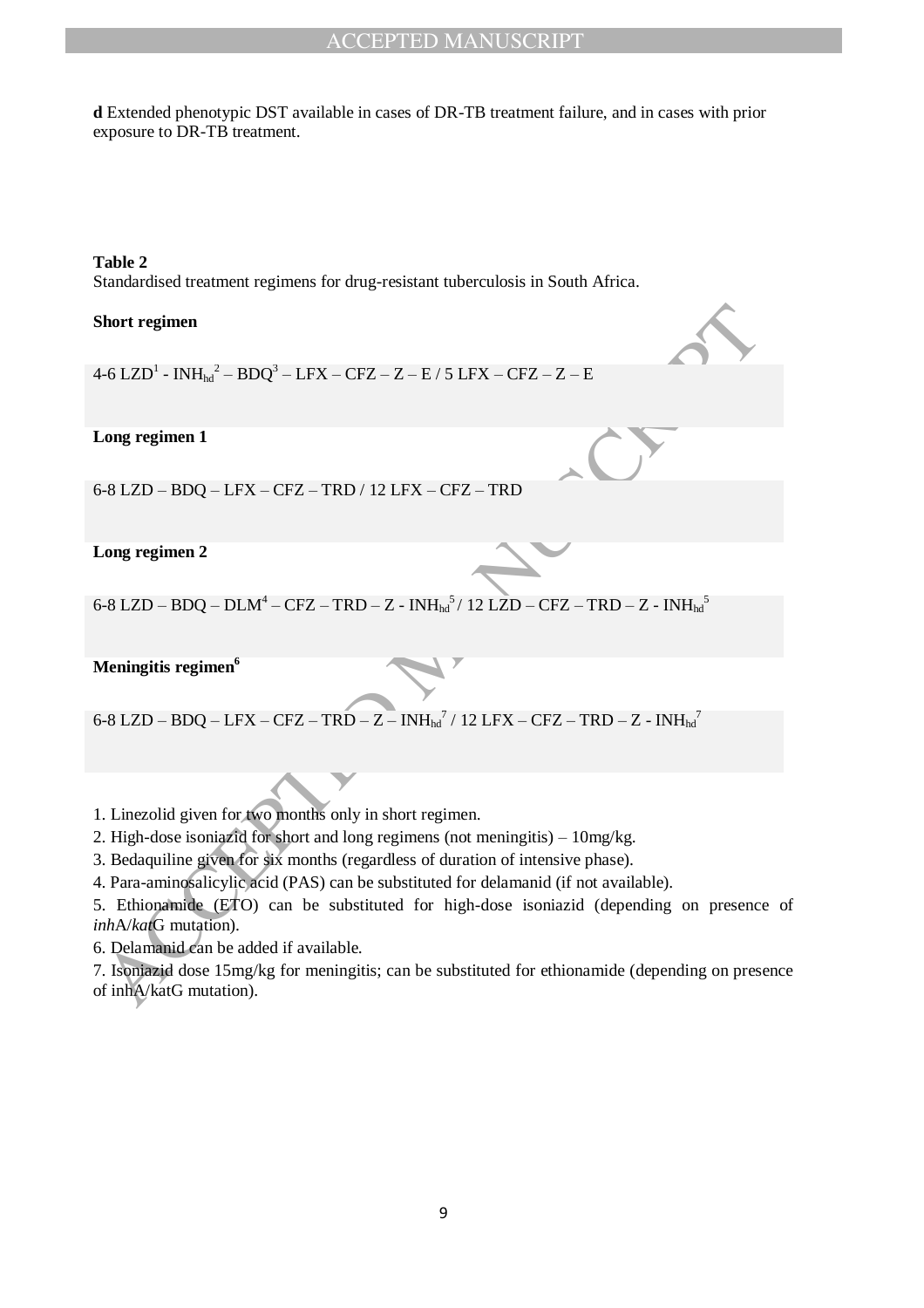#### **Table 3**

Challenges and potential solutions to implementation of whole genome sequencing for the management of drug-resistant tuberculosis in South Africa.

| management of arag resistant tabercalosis in bouth Furiou.                                                   |                                                                                                                                                                           |  |  |  |
|--------------------------------------------------------------------------------------------------------------|---------------------------------------------------------------------------------------------------------------------------------------------------------------------------|--|--|--|
| <b>Challenge</b>                                                                                             | <b>Solution</b>                                                                                                                                                           |  |  |  |
|                                                                                                              |                                                                                                                                                                           |  |  |  |
| Low DNA yield when sequencing directly from<br>sputum                                                        | Early MGIT culture (1-5 days)                                                                                                                                             |  |  |  |
|                                                                                                              | Enrichment of TB DNA signal through<br>differential lysis, RNA baiting or multiplex PCR<br>(Targeted NGS)                                                                 |  |  |  |
| Technological complexity of NGS workflows                                                                    | Switch from manual to automated extraction<br>workflows to increase DNA yield                                                                                             |  |  |  |
|                                                                                                              | Standardized clinical reporting                                                                                                                                           |  |  |  |
| Cost of NGS                                                                                                  | Use Targeted NGS (\$50-\$100 per sample) as a<br>diagnostic tool and WGS (\$150-\$200 per<br>sample) for surveillance and investigation of<br>outbreaks and transmissions |  |  |  |
| Computer-intensive and bioinformatics-based<br>analysis workflow                                             | Knowledge-based and user-friendly databases<br>e.g. ReSeqTB, PhyResSE, TB Profiler,<br>Mykrobe Predictor                                                                  |  |  |  |
| Discordance in phenotypic and genotypic drug<br>resistance data                                              | Intergrate phenotypic, genotypic and clinical<br>data for diagnosis and surveillance                                                                                      |  |  |  |
| <b>Ethical Statement</b>                                                                                     |                                                                                                                                                                           |  |  |  |
| This is a review article. Application for ethical clearance was not required.<br><b>Conflict of interest</b> |                                                                                                                                                                           |  |  |  |
|                                                                                                              |                                                                                                                                                                           |  |  |  |
| Authors did not declare any conflict of interest.                                                            |                                                                                                                                                                           |  |  |  |

# **Ethical Statement**

# **Conflict of interest**

## **Funding**

This research did not receive funding.

#### **Author contribution**

All authors contributed equally to the design of the paper, screening of evidence to support

arguments, and writing.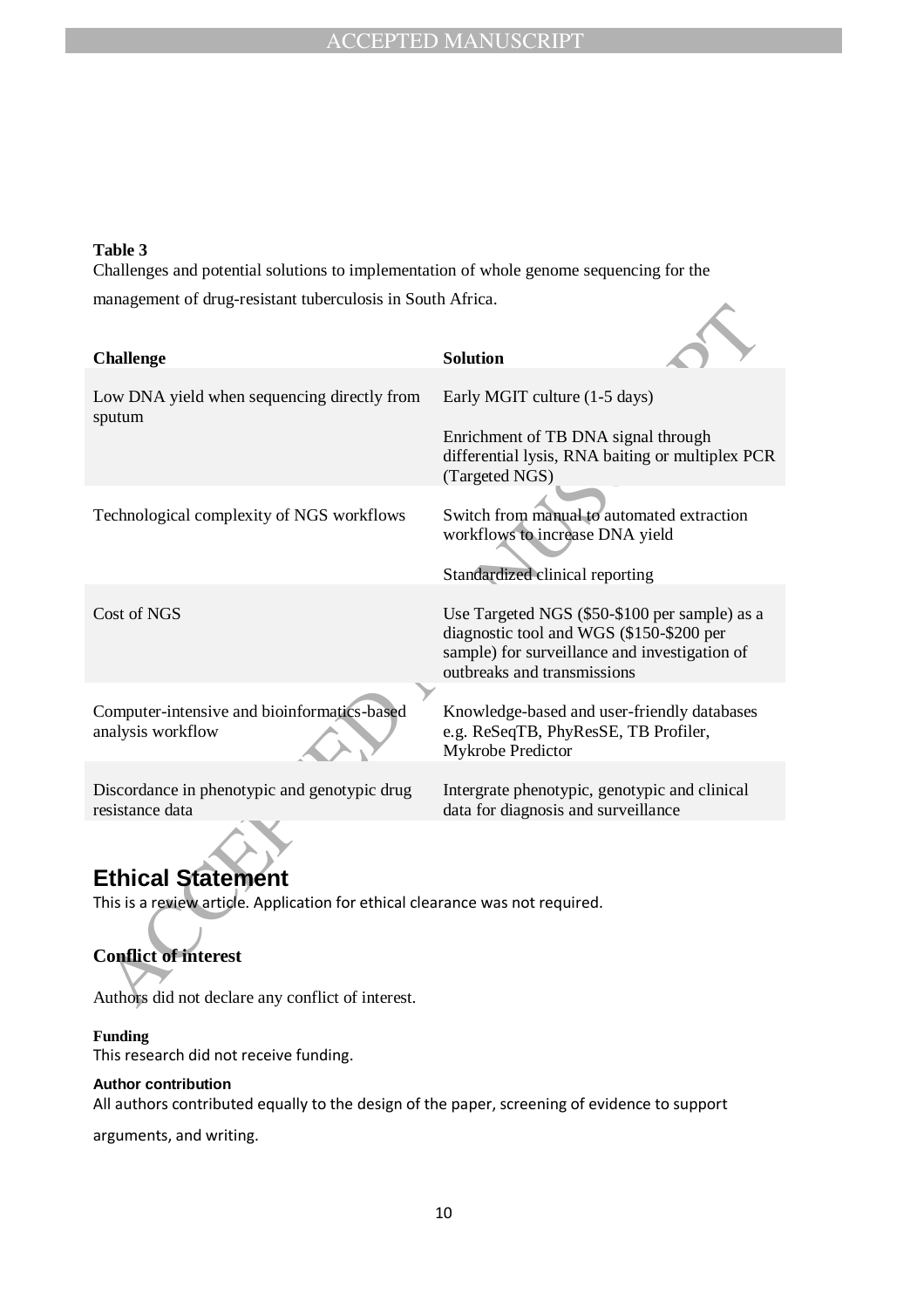# **References**

[1] World Health Organization. (2018) Global Tuberculosis Report. https://www.who.int/tb/publications/global\_report/en/.

[2] Mahomed, S., Naidoo, K., Dookie, N., Padayatchi, N. (2017) Whole Genome Sequencing for the Management of Drug-Resistant TB in Low Income High Burden Settings: Challenges and Implications. *Tuberculosis*, **107**, 137-143.

[3] Luo, T., Yang, C., Peng, Y., Lu, L., Sun, G., Wu, J., Jin, X., Hong, J., Li, F., Mei, J., DeRiemer, K., Gao, Q. (2014) Whole Genome Sequencing to Detect Recent Transmission of *Mycobacterium tuberculosis* in Settings with a High Burden of Tuberculosis. *Tuberculosis*; **94**  (4), 434-440.

[4] Lee, R. S., Behr M.A. (2015) The Implications of Whole Genome Sequencing in the Control of Tuberculosis. *Therapeutic Advances in Infectious Diseases,* **3** (2), 47-62.

[5] National Institute for Communicable Diseases. (2016) South African Tuberculosis Drug Resistance Survey, 2012-2014.

http://www.nicd.ac.za/index.php/centres/centre-for-tuberculosis/populationresearchsurvey/south-african-tuberculosis-drug-resistance-survey/

[6] Ismail, N.A., Mvusi, L., Nanoo, A., Dreyer, A., Omar, S.V., Babatunde, S., Molebatsi, T., van der Walt, M., Adelekan, A., Deyde, V., Ihekweazu, C., Mahdi, S.A. (2018) Prevalence of Drug-Resistant Tuberculosis and Imputed Burden in South Africa: A National and Sub-National Cross-Sectional Survey. *Lancet Infectious Diseases*, **18** (7), 779-787.

[7] Lim, J.R., Gandhi, N.R., Mthiyane, T., Mlisana, K., Moodley, J., Jaglal, P., Ramdin, N., Brust, J.C.M., Ismail, N., Rustomjee, R., Shah, N.S. (2015) Incidence and Geographic Distribution of Extensively Drug-Resistant Tuberculosis in KwaZulu-Natal Province, South Africa. *PLoS One*, **10** (17), e0132076.

DeRicume, K., Gao, O. (2014) Whole Gronne Sequencing to Detect Recent Transmission<br> *Mycohacterium tuberculosis* in Settings with a High Burden of Tuberculosis. *Tuberculosis*<br>
(4), 434-440.<br>
[4] Lec, R. S., Behr M.A. (201 [8] Shah, N.S., Auld, S.C., Brust, J.C., Mathema, B., Ismail, N., Moodley, P., Mlisana, K., Allana, S., Campbell, A., Mthiyane, T., Morris, N., Mpangase, P., van der Meulen, H., Omar, S.V., Brown, T.S., Narechania, A., Shaskina, E., Kapwata, T., Kreiswirth B., Gandhi, N.R. (2017) Transmission of Extensively Drug-Resistant Tuberculosis in South Africa. *New England Journal of Medicine*, **376** (3), 243-253.

[9] Kapwata, T., Morris, N., Campbell, A., Mthiyane, T., Mpangase, P., Nelson, K.N., Allana, S., Brust, J.C.M., Moodley, P., Mlisana, K., Gandhi, N.R., Shah, N.S. (2017) Spatial Distribution of Extensively Drug-Resistant Tuberculosis (XDR TB) Patients in KwaZulu-Natal, South Africa. *PLoS One*, **12** (10), e0181797.

[10] Theron, G., Peter, J., Richardson, M., Warren, R., Dheda, K., Steingart, K.R. (2016) GenoType® MTBDR*sl* Assay for Resistance to Second-Line Anti-Tuberculosis Drugs. *Cochrane Database of Systematic Reviews*, **9**, cd010705.

[11] Gardee, Y., Dreyer, A.W., Koornhof, H.J., Omar, S.V., da Silva, P., Bhyat, Z., Ismail, N.A. (2017) Evaluation of the Genotype MTBDR*sl* Version 2.0 Assay for Second-Line Drug Resistance Detection of *Mycobacterium tuberculosis* Isolates in South Africa. *Journal of Clinical Microbiology*, **55**, 791-800.

[12] Tsara, V., Serasli, E., Christaki, P. (2009) Problems in Diagnosis and Treatment of Tuberculosis Infection. *Hippokratia*, **13** (1), 20-22.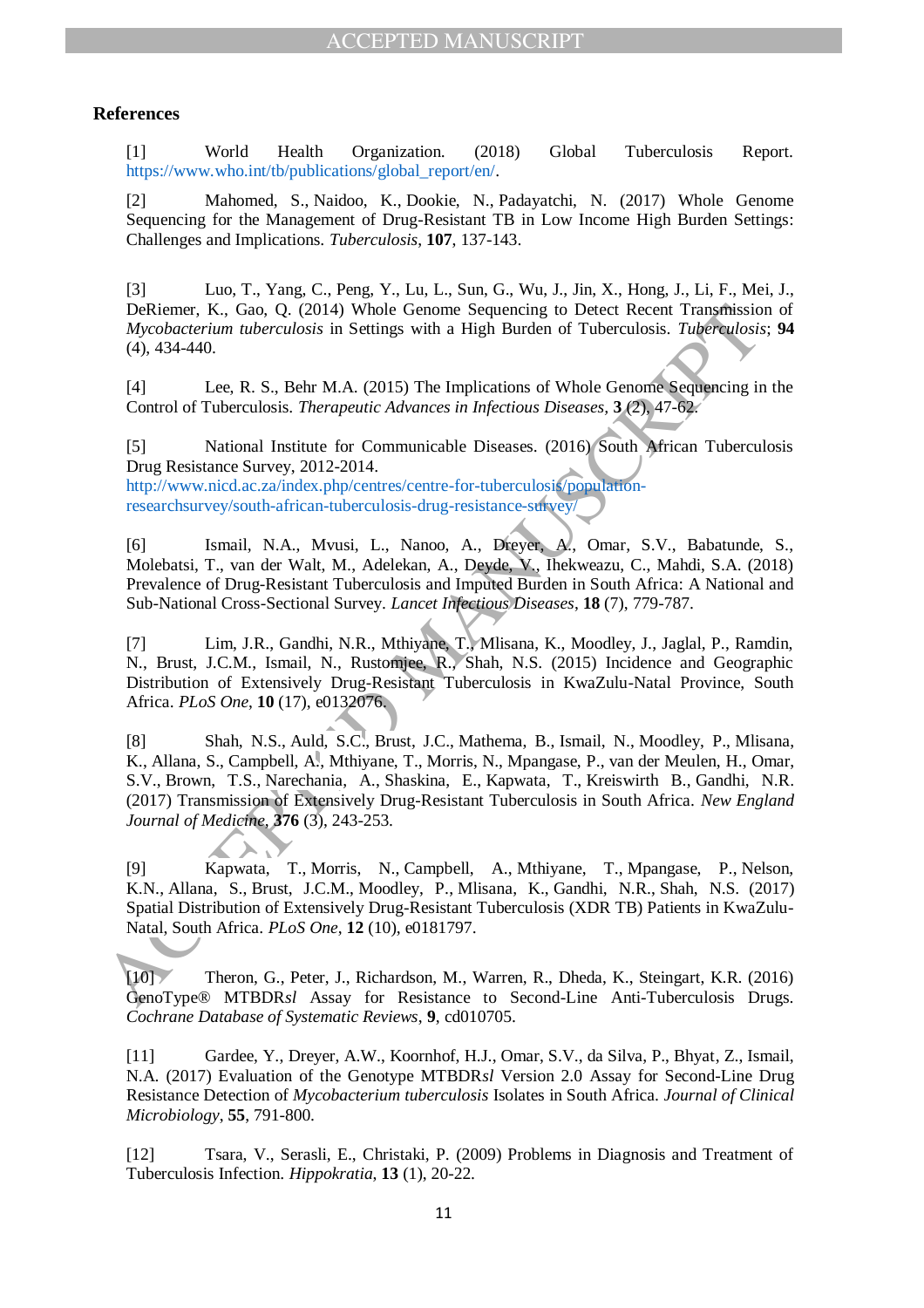[13] World Health Organization. (2011) Policy Statement: Automated Real-Time Nucleic Acid Amplification Technology for Rapid and Simultaneous Detection of Tuberculosis and Rifampicin Resistance: Xpert MTB/RIF system. Geneva, Switzerland. http://whqlibdoc.who.int/publications/2011/9789241501545\_eng.pdf.

[14] Chakravorty, S., Simmons, A.M., Rowneki, M., Parmar, H., Cao, Y., Ryan, J., Banada, P.P., Deshpande, S., Shenai, S., Gall, A., Glass, J., Krieswirth, B., Schumacher, S.G., Nabeta, P., Tukvadze, N., Rodrigues, C., Skrahina, A., Tagliani, E., Cirillo, D.M., Davidow, A., Denkinger, C.M., Persing, D., Kwiatkowski, R., Jones, M., Alland, D. (2017) The New Xpert MTB/RIF Ultra: Improving Detection of *Mycobacterium tuberculosis* and Resistance to Rifampin in an Assay Suitable for Point-of-Care Testing. *mBio*, **8** (4), 812-817.

MTB/RIF Ulria: Improving Detection of Mycohocterium inteheculoris and Resistance<br>
Hifampin in an Assay Suitable for Point-of-Care Testing, milo. 8 (4), 812-817.<br>
B. H. B. L. Chalceworty, S., Cirillo, D. M. Tukvatte, N., B [15] Dorman, S.E., Schumacher, S.G., Alland, D., Nabeta, P., Armstrong, D.T., King, B., Hall, S.L., Chakravorty, S., Cirillo, D.M., Tukvadze, N., Bablishvili, N., Stevens, W., Scott, L., Rodrigues, C., Kazi, M.I, Joloba, M., Nakiyingi, L., Nicol, M.P., Ghebrekristos, Y., Anyango, I., Murithi, W., Dietze, R., Lyrio, P.R., Skrahina, A., Auchynka, V., Chopra, K.K., Hanif, M., Liu, X., Yuan, X., Boehme, C.C., Ellner, J.J., Denkinger, C.M. (2017) Xpert MTB/RIF Ultra for Detection of *Mycobacterium tuberculosis* and Rifampicin Resistance: A Prospective Multicentre Diagnostic Accuracy Study. *Lancet Infectious Diseases*, **18** (1), 76-84.

[16] Xie, Y.L., Chakravorty, S., Armstrong, D.T., Hall, S.L., Via, L.E., Song, T., Yuan, X., Mo, X., Zhu, H., Xu, P., Gao, Q., Lee, M., Lee, J., Smith, L.E., Chen, R.Y., Joh, J.S., Cho, Y., Liu, X., Ruan, X., Liang, L., Dharan, N., Cho, S.N., Barry, C.E. 3rd, Ellner, J.J., Dorman, S.E., Alland, D. (2017) Evaluation of a Rapid Molecular Drug-Susceptibility Test for Tuberculosis. *New England Journal of Medicine*, **377** (11), 1043-1054.

[17] World Health Organization. (2008) Policy Statement: Molecular Line Probe Assays for Rapid Screening of Patients at Risk of Multidrug-Resistant Tuberculosis (MDR-TB). Geneva; WHO.

https://www.who.int/tb/features\_archive/policy\_statement.pdf?ua=1.

[18] Hain Lifescience GmbH. GenoType MTBDR*plus* VER 2.0: Instructions for Use.https://www.hain-

lifescience.de/include\_datei/kundenmodule/packungsbeilage/download.php?id=936.

[19] Nathavitharana, R.R., Hillemann, D., Schumacher, S.G., Schlueter, B., Ismail, N., Omar, S.V., Sikhondze, W., Havumaki, J., Valli, E., Boehme, C., Denkinger, C.M. (2016) Multicenter Noninferiority Evaluation of Hain GenoType MTBDR*plus* Version 2 and Nipro NTM\_MDRTB Line Probe Assays for Detection of Rifampin and Isoniazid resistance. *Journal of Clinical Microbiology*, **54**, 1624-1630.

[20] Seifert, M., Ajbani, K., Georghiou, S.B., Catanzaro, D., Rodrigues, C., Crudu, V., Victor, T.C., Garfein, R.S., Catanzaro, A., Rodwell, T.C. (2016) A Performance Evaluation of MTBDR*plus* Version 2 for the Diagnosis of Multidrug-Resistant Tuberculosis. *International Journal of Tuberculosis and Lung Diseases*, **20** (5), 631-637.

[21] Brossier, F., Guindo, D., Pham, A., Reibel, F., Sougakoff, W., Veziris, N., Aubry, A. (2016) Performance of the New Version (V2.0) of the GenoType MTBDR*sl* Test for Detection of Resistance to Second-Line Drugs in Multidrug-Resistant *Mycobacterium tuberculosis*  Complex Strains. *Journal of Clinical Microbiology*, **54**, 1573-1580.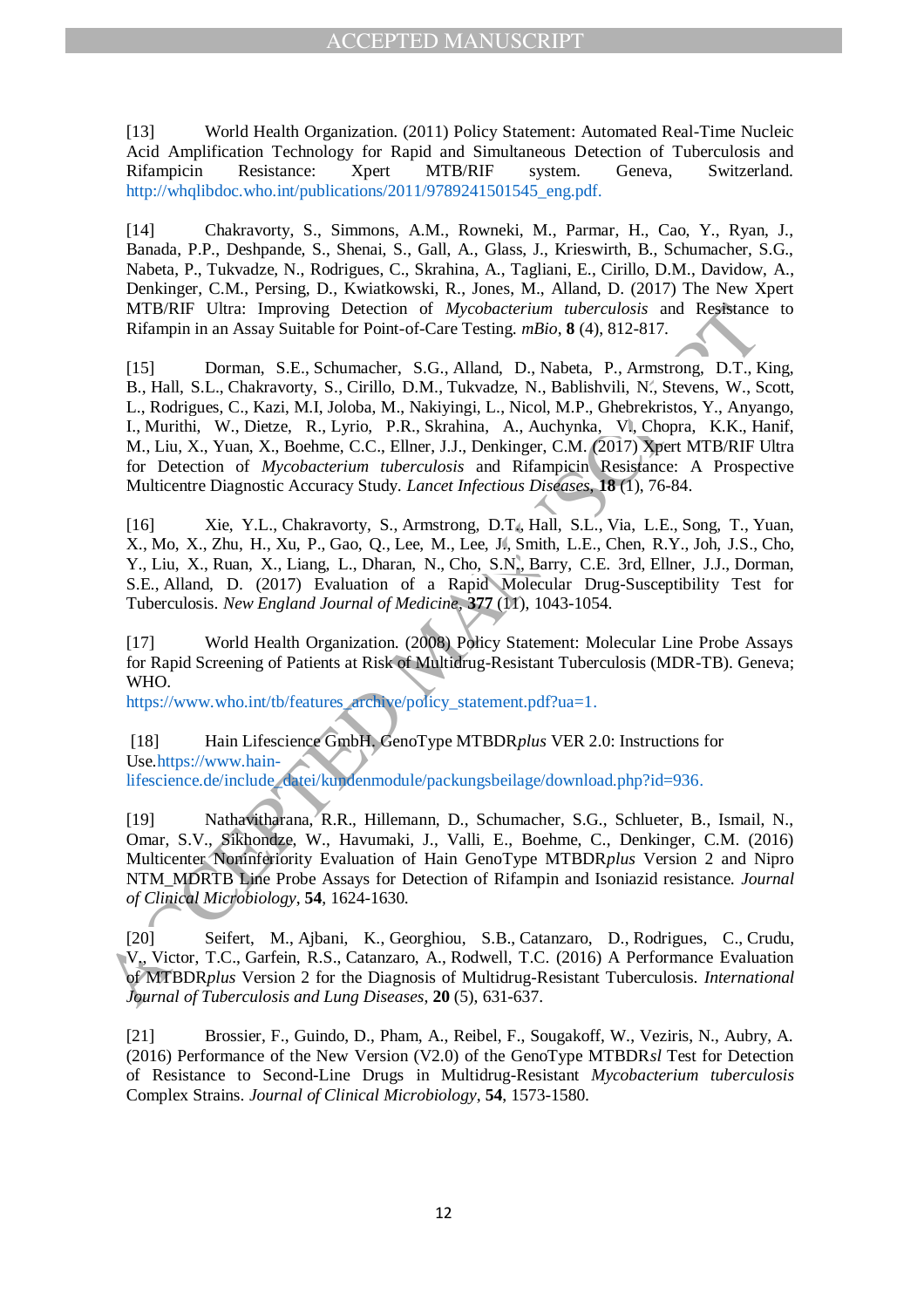[22] Sanchez-Padilla, E., Merker, M., Beckert, P., Jochims, F., Dlamini, T., Kahn, P., Bonnet, M., Niemann, S. (2015) Detection of Drug-Resistant Tuberculosis by Xpert MTB/RIF in Swaziland. *New England Journal of Medicine*, **372** (12), 1181-1182.

[23] Makhado, N.A., Matabane, E., Faccin, M., Pinçon, C., Jouet, A., Boutachkourt, F., Goeminne, L., Gaudin, C., Maphalala, G., Beckert, P., Niemann, S., Delvenne, J.C., Delmée, M., Razwiedani, L., Nchabeleng, M., Supply, P., de Jong, B.C., André, E. (2018) Outbreak of Multidrug-Resistant Tuberculosis in South Africa Undetected by WHO-endorsed Commercial Tests: An Observational Study. *Lancet Infectious Diseases*, **18** (12), 1350-1359.

[24] Dookie, N., Rambaran, S., Padayatchi, N., Mahomed, S., Naidoo, K. (2018) Evolution of Drug Resistance in *Mycobacterium tuberculosis*: A Review on the Molecular Determinants of Resistance and Implications for Personalized Care. *Journal of Antimicrobial Chemotherapy*, **73** (5), 1138-1151.

[25] Department of Health, Republic of South Africa. (2018) Interim Clinical Guidance for the Implementation of Injectable-free Regimens for Rifampicin-Resistant Tuberculosis in Adults, Adolescents and Children; Pretoria. http://www.tbonline.info/media/uploads/documents/dr\_tb\_clinical\_guidelines\_for\_rsa\_september \_2018.pdf

[26] Coll, F., McNerney, R., Preston, M.D., Guerra-Assuncao, J.A., Warry, A., Hill-Cawthorne, G., Mallard, K., Nair, M., Miranda, A., Alves, A., Perdigao, J., Viveiros, M., Portugal, I., Hasan, Z., Hasan, R., Glynn, J.R., Martin, N., Pain, A., Clark, T.G. (2015) Rapid Determination of Anti-Tuberculosis Drug Resistance from Whole Genome Sequences. *Genome Medicine*, **7** (1), 51.

2441 Dookie, N., Rambaran, S., Padayatchi, N., Mahomed, S., Nidoo, K. (2)<br>
Evolution of Drug Resistance in *Mycobacterium interculosis*: A Review on the Mole<br>
Determinants of Resistance and Implications for Personalized C [27] Pankhurst, L.J., del Ojo Elias, C., Votintseva, A.A., Walker, T.M., Cole, K., Davies, J., Fermont, J.M., Gascoyne-Binzi, D.M., Kohl, T.A., Kong, C., Lemaitre, N., Niemann, S., Paul, J., Rogers, T.R., Roycroft, E., Smith, E.G., Supply, P., Tang, P., Wilcox, M.H., Wordsworth, S., Wyllie, D., Xu, L., Crook, D.W. (2016) Rapid, Comprehensive, and Affordable Mycobacterial Diagnosis with Whole-Genome Sequencing: A Prospective Study. *Lancet Respiratory Medicine*, **4**, 49 -58.

[28] Witney, A.A., Gould, K.A., Arnold, A., Coleman, D., Delgado, R., Dhillon, J., Pond, M.J., Pope, C.F., Planche, T.D., Stoker, N.G., Cosgrove, C.A., Butcher, P.D., Harrison, T.S., Hinds, J. (2015) Clinical Application of Whole-Genome Sequencing to Inform Treatment for Multidrug-Resistant Tuberculosis Cases. *Journal of Clinical Microbiology*, **53** (5), 1473- 1483.

[29] Cohen, K.A., Abeel, T., Manson McGuire, A., Desjardins, C.A., Munsamy, V., Shea, T.P., Walker, B.J., Bantubani, N., Almeida, D.V., Alvarado, L., Chapman, S.B., Mvelase, N.R., Duffy, E.Y., Fitzgerald, M.G., Govender, P., Gujja, S., Hamilton, S., Howarth, C., Larimer, J.D., Maharaj, K., Pearson, M.D., Priest, M.E., Zeng, Q., Padayatchi, N., Grosset, J., Young, S.K., Wortman, J., Mlisana, K.P., O'Donnell, M.R., Birren, B.W., Bishai, W.R., Pym, A.S., Earl, A.M. (2015) Evolution of Extensively Drug-Resistant Tuberculosis over Four Decades: Whole Genome Sequencing and Dating Analysis of *Mycobacterium tuberculosis* Isolates from KwaZulu-Natal. *PLoS Medicine*, **12** (9), e1001880e22.

[30] Bryant, J.M., Harris, S.R., Parkhill, J., Dawson, R., Diacon, A.H., van Helden, P., Pym, A., Mahayiddin, A.A., Chuchottaworn, C., Sanne, I.M., Louw, C., Boeree, M.J., Hoelscher,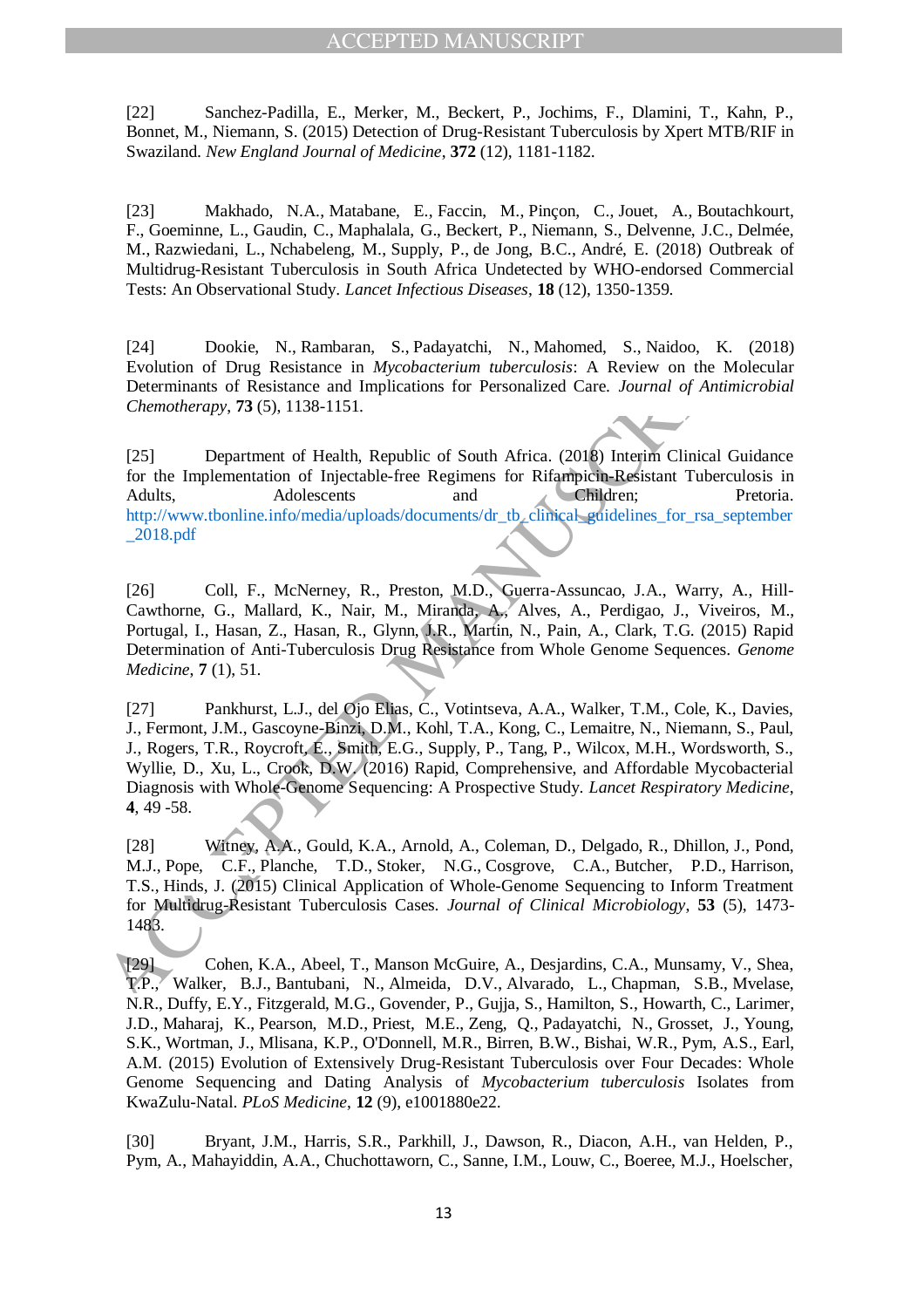M., McHugh, T.D., Bateson, A.L.C., Hunt, R.D., Mwaigwisya, S., Wright, L., Gillespie, S.H., Bentley, S.D. (2013) Whole-Genome Sequencing to Establish Relapse or Re-Infection with *Mycobacterium tuberculosis*: A Retrospective Observational Study. *Lancet Respiratory Medicine*, **1**, 786–792.

[31] Olaru, I.D., Lange, C., Heyckendorf, J. (2016) Personalized Medicine for Patients with MDR-TB. *Journal of Antimicrobial Chemotherapy*, **71** (4), 852-855.

[32] National Institute for Health and Care Excellence, United Kingdom. (2016) Tuberculosis Guidance and Guidelines. https://www.nice.org.uk/guidance/ng33.

[33] Brode, S.K., Varadi, R., McNamee, J., Malek, N, Stewart, S., Jamieson, F.B., Avendano, M. (2015) Multidrug-Resistant Tuberculosis: Treatment and Outcomes of 93 Patients. *Canadian Respiratory Journal*, **22** (2), 97-102.

[34] Kwak, N., Kim, H.R., Yoo, C.G., Kim, Y.W., Han, S.K., Yim, J.J. (2015) Changes in Treatment Outcomes of Multidrug-Resistant Tuberculosis. *International Journal of Tuberculosis and Lung Diseases*, **19**, 525–30.

[35] van Altena, R., de Vries, G., Haar, C.H., de Lange, W.C., Magis-Escurra, C., van den Hof, S., van Soolingen, D., Boeree, M.J., van der Werf, T.S. (2015) Highly Successful Treatment Outcome of Multidrug-Resistant Tuberculosis in the Netherlands, 2000–2009. *International Journal of Tuberculosis and Lung Diseases*, **19**, 406-12.

[36] Arnold, A., Cooke, G.S., Kon, O.M., Dedicoat, M., Lipman, M., Loyse, A., Butcher, P.D., Ster, I.C., Harrison, T.S. (2017) Drug-Resistant TB: UK Multicentre Study (DRUMS): Treatment, Management and Outcomes in London and West Midlands 2008-2014. *The Journal of Infection*; **74** (3), 260-271.

[37] Cox, H., Hughes, J., Black, J., Nicol, M.P. (2018) Precision Medicine for Drug-Resistant Tuberculosis in High-Burden Countries: Is Individualised Treatment Desirable and Feasible? *Lancet Infectious Diseases*, **18** (9), 282-287.

1331<br>
1814: Horde, S.K., Varadia, R., WeName, J., Makk, N., Kiewart, S., Jamie<br>
1815. *Canadian Respiratory Journal*, 22(2), 97-102.<br>
1941 Kwak, N., Kim, H.R., Yoo, C.G., Kim, Y.W., Han, S.K., Yim, J.J., QOI5) Change<br>
181 [38] Brown, A.C., Bryant, J.M., Einer-Jensen, K., Holdstock, J., Houniet, D.T., Chan, J.Z., Depledge, D.P., Nikolayevskyy, V., Broda, A., Stone, M.J., Christiansen, M.T., Williams, R., McAndrew, M.B., Tutill, H., Brown, J., Melzer, M., Rosmarin, C., McHugh, T.D., Shorten, R.J., Drobniewski, F., Speight, G., Breuer, J. (2015) Rapid Whole Genome Sequencing of *Mycobacterium tuberculosis* Isolates Directly from Clinical Samples. *Journal of Clinical Microbiology*, **53** (7), 2230-2237.

[39] Nimmo, C., Doyle, R., Burgess, C., Williams, R., Gorton, R., McHugh, T.D., Brown, M., Morris-Jones, S., Booth, H., Breuer, J. (2017) Rapid Identification of a *Mycobacterium tuberculosis* Full Genetic Drug Resistance Profile through Whole Genome Seq uencing Directly from Sputum. *International Journal of Infectious Diseases*, **62**, 44-46.

[40] Votintseva, A.A., Bradley, P., Pankhurst, L., del Ojo Elias, C., Loose, M., Nilgiriwala, K., Chatterjee, A., Smith, E.G., Sanderson, N., Walker, T.M., Morgan, M.R., Wyllie, D.H., Walker, A.S., Peto, T.E.A., Crook, D.W., Iqbal, Z. (2017) Same-Day Diagnostic and Surveillance Data for Tuberculosis Via Whole-Genome Sequencing of Direct Respiratory Samples. *Journal of Clinical Microbiology*, **55**, 1285-1298.

[41] Doyle, R.M., Burgess, C., Williams, R., Gorton, R., Booth, H., Brown, J., Bryant, J.M, Chan, J., Creer, D., Holdstock, J., Kunst, H., Lozewicz, S., Platt, G., Romero, E.Y., Speight, G., Tiberi, S., Abubakar, I., Lipman, M., McHugh, T.D., Breuer, J. (2018) Direct Whole Genome